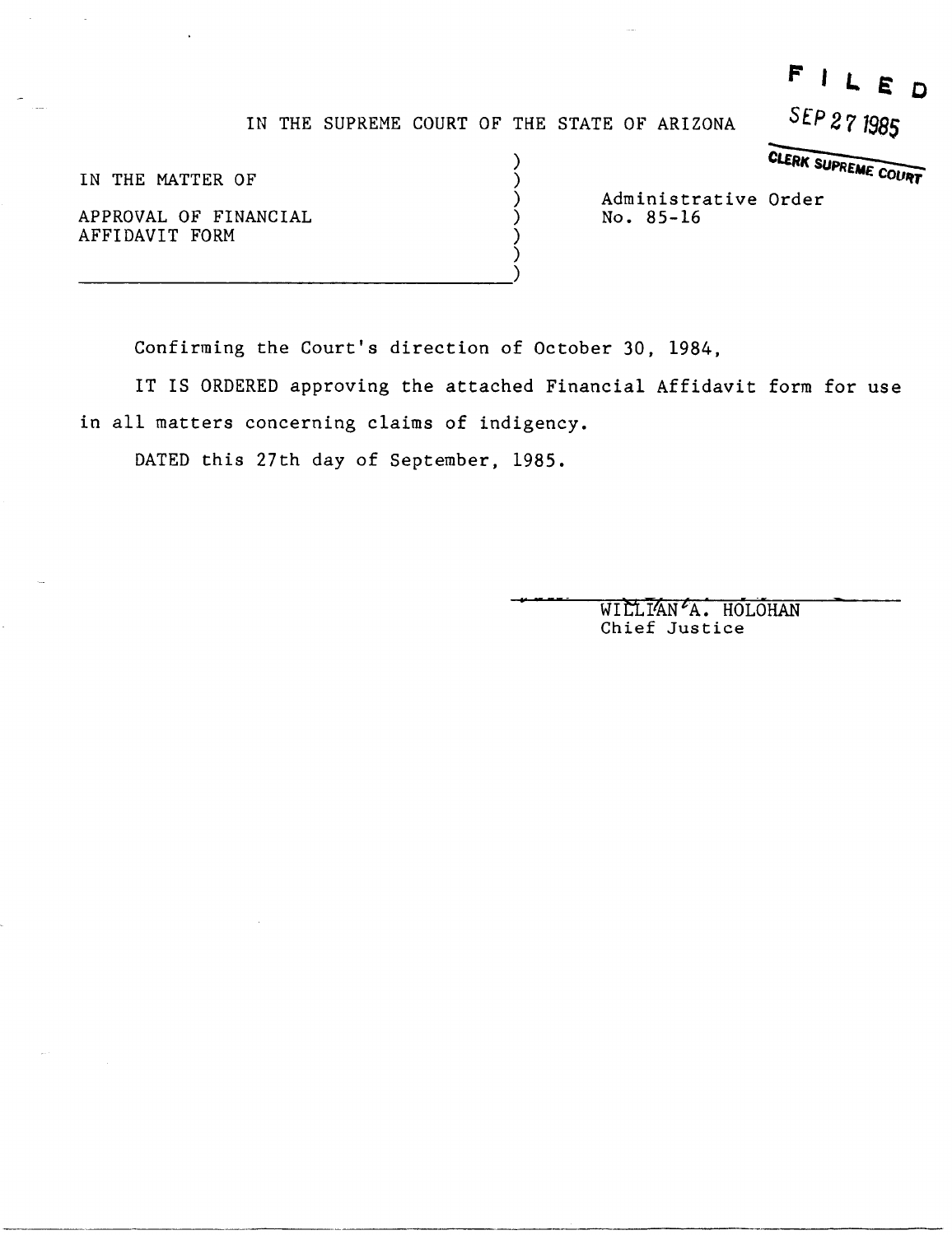**SUPREME COURT OF ARIZONA FINANCIAL AFFIDAVIT**  (PRINT OR TYPE ONLY)

|                                                                                                                                                                                                                                                                                                 | Supreme Court<br>No:                                                  |
|-------------------------------------------------------------------------------------------------------------------------------------------------------------------------------------------------------------------------------------------------------------------------------------------------|-----------------------------------------------------------------------|
| PETITIONER/APPELLANT:                                                                                                                                                                                                                                                                           | Court of Appeals<br>$\text{No}:$                                      |
| VS.                                                                                                                                                                                                                                                                                             |                                                                       |
| RESPONDENT/APPELLEE:                                                                                                                                                                                                                                                                            | No : County                                                           |
|                                                                                                                                                                                                                                                                                                 |                                                                       |
| <b>EMPLOYMENT</b><br>Are you employed? Yes: No: Self-employed:<br>If "yes" or "self-employed": Monthly Earnings: \$                                                                                                                                                                             |                                                                       |
| If married, is spouse employed? Yes: No: No: 5<br>If yes, how much does your spouse earn per month?<br>If a minor under age 18, state parents monthly income: \$                                                                                                                                |                                                                       |
| <b>OTHER INCOME</b><br>State income received from any source in the last 12 months, including<br>interest, annuities, employment, gambling, rents, royalties, dividends,<br>sales of real or personal property, or other sources:<br>SOURCE<br>S<br>S<br>Continue on reverse side if necessary) |                                                                       |
|                                                                                                                                                                                                                                                                                                 |                                                                       |
| FINANCIAL RESOURCES                                                                                                                                                                                                                                                                             |                                                                       |
| <b>OTHER PROPERTY</b><br>If you own any real estate, notes receivable, motor vehicles, jewelry,<br>stamp or coin collections, or other valuable property (excluding                                                                                                                             | household furnishings or clothing), state the value and nature of the |

(over)

------ .-----------

------\_. \_\_ .. \_------\_. ---\_ .. \_ ...

 $\overline{\phantom{a}}$